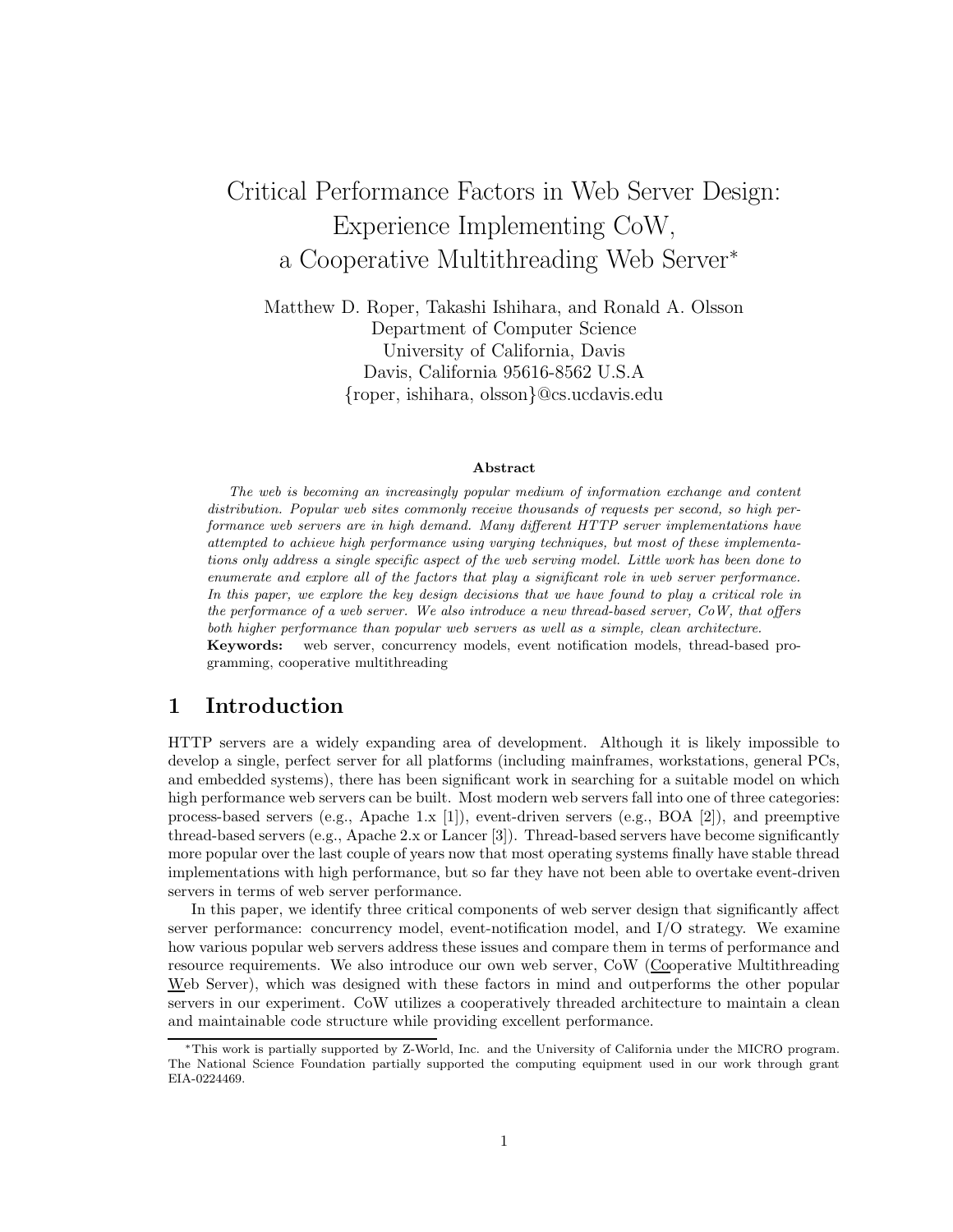

Figure 1: Concurrency models used by popular web servers

The rest of this paper is organized as follows. Section 2 presents design models for web servers, including concurrency models, event notification models, and I/O models. Section 3 explores different styles of multi-threading in more detail. Section 4 introduces the specific design and implementation of our CoW web server. Section 5 describes and analyzes the performance experiments we ran on CoW and the other web servers. Section 6 discusses the results of the preceding section. Finally, Section 7 concludes the paper.

# 2 HTTP Server Design Issues

Although concurrency models are the most visible and most heavily explored facet of HTTP server development, it is important to remember that they are still only a single piece of the web server performance puzzle. Achieving optimal web server performance also requires a high-performance I/O strategy and scalable event notification model.

### 2.1 Concurrency Models

There are three major categories of concurrency models for HTTP servers: process-based servers, single-process event-driven servers, and thread-based servers. Figure 1 illustrates the various models used by popular web servers.

#### 2.1.1 Process-based Servers

A process-based server handles each incoming request in a separate process, either by forking off a new child process in response to each incoming request or by assigning the request to a process from a pre-forked pool of processes. This model is considered to be heavy-weight since process context switching is expensive. However process-based servers have the advantage of leveraging the operating system's scheduler, which not only simplifies implementation, but also allows closer integration of scheduling and I/O. An example of this type of server is the 1.x branch of the well-known Apache Web Server [1]. Apache's 2.x branch, although capable of supporting other concurrency models via Multi-Processing Modules (MPM's) [4], also uses a process-based model by default.

#### 2.1.2 Single Process Event-driven Servers

Event-driven servers run as a single process and use non-blocking I/O and event notification mechanisms such as select() or poll() to internally multiplex control between active connections.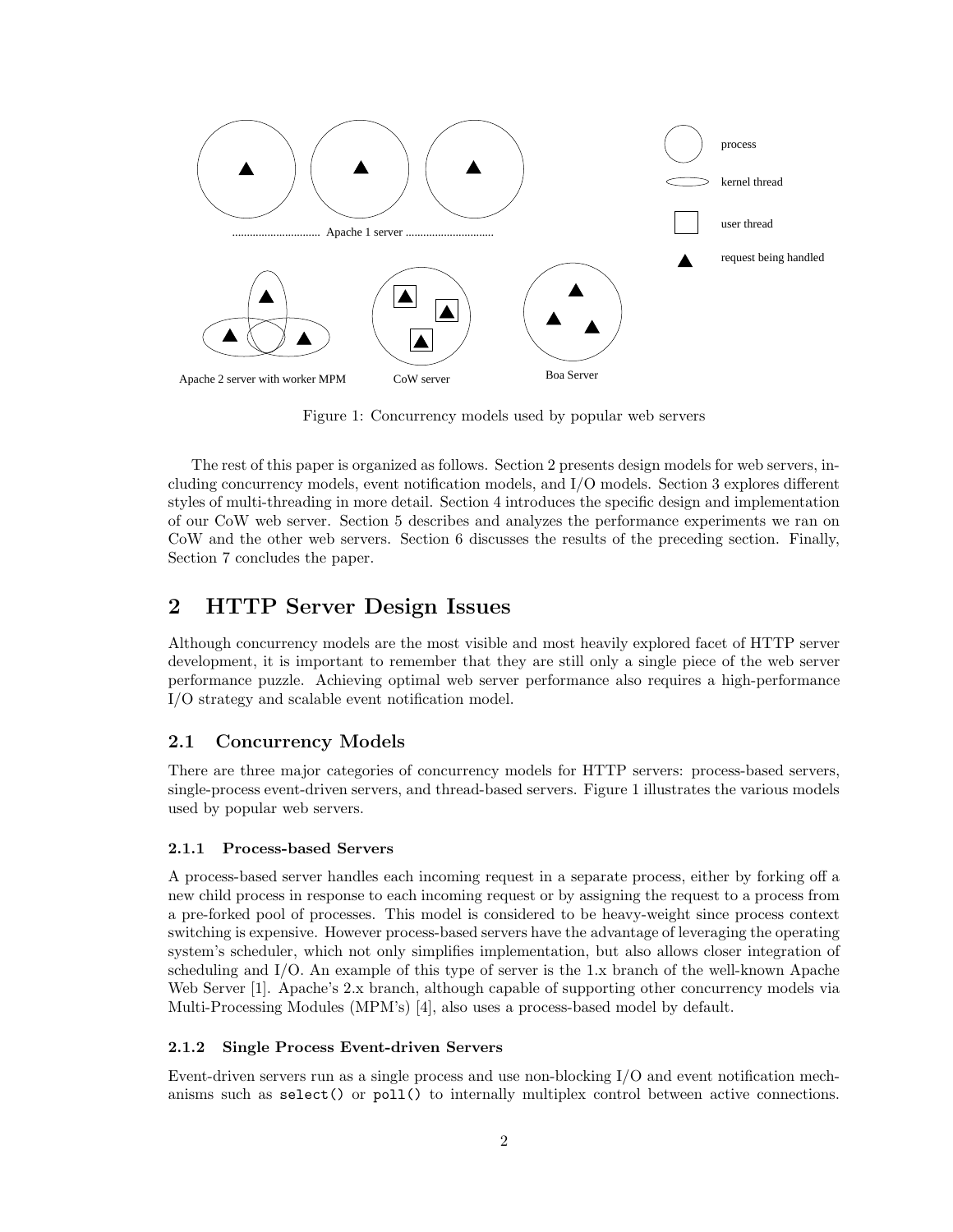Because there is no context switching, even-driven servers are light-weight and perform very well with low memory and CPU usage, making them ideal for use on low-resource embedded systems. The primary limitation of these servers is that most operating systems limit the number of file descriptors available to a single process. Each active network connection uses up a file descriptor, and descriptors must also be used to open the web document files being served. Since event-driven servers run entirely inside one OS process, they will quickly exhaust their supply of file descriptors if the connection rate is too high. Another factor that can limit the performance of event-driven servers is the event notification model used; most event-driven servers use select(), which does not scale well over large numbers of connections (although it is the most portable mechanism). Event notification models are described more thoroughly in Section 2.2. BOA [2] is an example of a popular event-driven server.

#### 2.1.3 Thread-based Servers

Thread-based servers have been considered for many years, but very few mature implementations existed until the last couple of years. The main problem that held thread-based servers back for so long was lack of stable OS support, but almost all modern operating systems now have good thread support. The thread-based server category can be further subdivided into servers based on preemptive multithreading and servers based on cooperative multithreading packages. Most existing multithreaded web servers, such as Apache 2.x (when using the worker MPM [5]) and Lancer [3], are based on *preemptive multithreading*: the thread scheduler can force a context switch at any time in the same way the operating system can force context switches between processes. An alternative model is *cooperative multithreading*: each thread has uninterrupted use of the processor until it invokes a function that passes control to another thread.

Thread-based servers are efficient in that the context switching between threads within a process is generally less expensive than context switching between processes. In addition, by using explicit yield operations, a server can efficiently pass execution control to a thread that is ready to run, thus minimizing the latency. Section 3 discusses more details about styles of threading.

#### 2.1.4 Other Models

The SEDA model is a hybrid of the thread-based and event-driven models. The Haboob web server, built with the SEDA model, performs better [6] than Apache [1] and Flash [7]. SEDA, however, has a very different structure from other HTTP servers in that it is divided into stages based on functionality, and each stage is connected via pipeline. The requirement is that the application must be well-conditioned, meaning the behavior must resemble a simple pipeline [6]. We believe this conditioning is difficult to achieve in the general case because it is impossible to tell whether or not reading from the network socket is completed until the HTTP message header is parsed [8]. In addition, features such as caching and keep-alive require feedback to earlier stages of the pipeline and turn the control flow into a nested loop, rather than a simple pipeline.

#### 2.2 Event Notification Models

The choice of event-notification model has a significant (and often underestimated) effect on web server performance. Event-notification models are necessary for servers that process more than one concurrent request per kernel-scheduled unit (i.e., servers that are event-driven or use user-space threading libraries such as Pth [9]). Event notification frameworks are not an issue for processbased servers or kernel thread-based servers since the operating system scheduler takes care of event notification and process/thread activation internally.

The most portable (and also most widely used) event notification mechanisms are select() and poll(); unfortunately both have serious scalability problems. select(), which is used by Boa and also internally by Pth, is a poor choice for servers that need to handle a large number of simultaneous connections: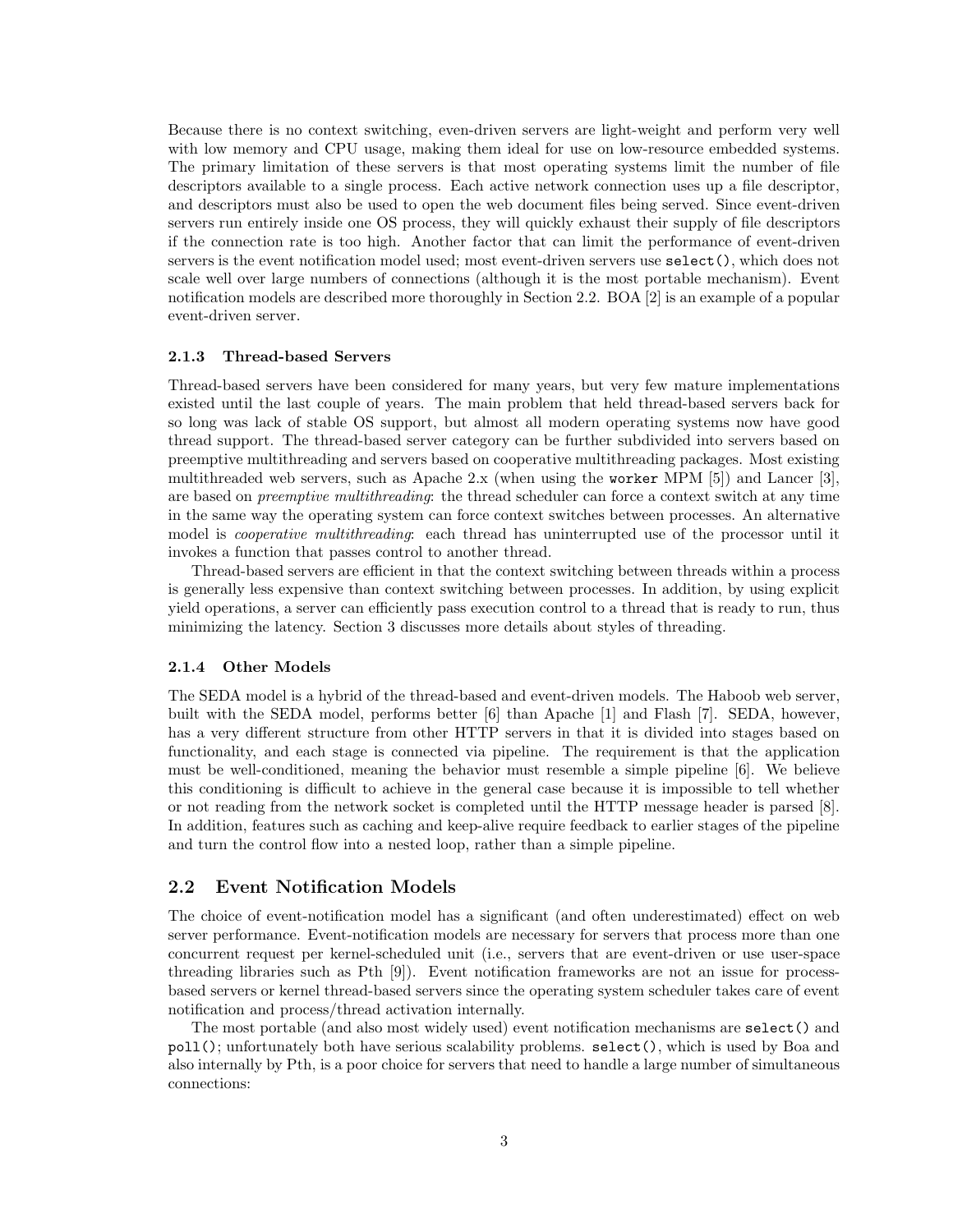- There is an upper-limit on the number of file descriptors that select () can monitor simultaneously; this limit is independent of the file descriptor limit that the operating system imposes on each process [10].
- Both the internal implementation of select() and the application-level loop necessary to parse the results scale linearly as the number of file descriptors being monitored increases. This results in very poor performance compared to other event notification mechanisms that scale in terms of the number of events that actually occurred.

poll(), another highly portable and relatively popular mechanism, also does not scale well — poll() requires large arrays of file descriptors to be copied between user-space memory and kernel-memory, which results in very poor performance [11].

Several newer event notification mechanisms (such as Linux 2.6's epoll and FreeBSD's kqueue) run in constant time, but unfortunately these mechanisms are very platform-specific and are unsuitable for servers that require portability. Fortunately, some frameworks, such as libevent [12] and enot [13] are being developed that wrap the functionality of all of these notification mechanisms and will automatically pick the best one available on any platform for which they are compiled.

Figures 2 and 3 illustrate the difference between select()-based application code and epollbased application code. Error checking and setup are omitted for brevity. Note that the loop in the epoll code runs once for each event that actually occurred whereas the select() code must run once for every file descriptor being monitored.

```
select(numfds,
       &readfd_set,
      NULL, NULL, NULL);
for (i = 0; i < numfds; ++i)if (FD_ISSET(i, &readfd_set))
       process_event(i);
                                          numev = epoll_wait(epfd, &events,
                                                              numfds, -1);
                                          for (i = 0; i < number; ++i)process_event(events[i].data.fd);
```
Figure 2: select()-based code

Figure 3: epoll-based code

### 2.3 Input/Output Models

A third critical factor for web server performance is how I/O is handled. I/O handling strategies raise two important questions:

- What OS mechanisms are used to read and write web documents? How many memory copies are involved in each?
- How is network transmission handled? Is application-level buffering performed to minimize network packets or system calls?

Copying data between memory buffers is a relatively expensive, yet widely overlooked, source of overhead for web servers. Opening a file, reading into a user-space memory buffer, and writing to a network socket requires multiple (unnecessary) copies of data around memory. One way to overcome part of this overhead is to use the mmap system call to map the file directly into user-space memory; this eliminates the intermediate buffer and one level of copying. Several operating systems also provide special system calls (such as Linux's sendfile()) that, given a file descriptor and a network socket, will perform a zero-copy transmission of the file contents over the network — this provides optimum performance in terms of memory transfers.

Another important I/O factor is whether the web server performs any application-level buffering. Although such buffering actually increases the number of memory copies performed while serving an HTTP request, it can cut down on network costs and ultimately result in better performance than an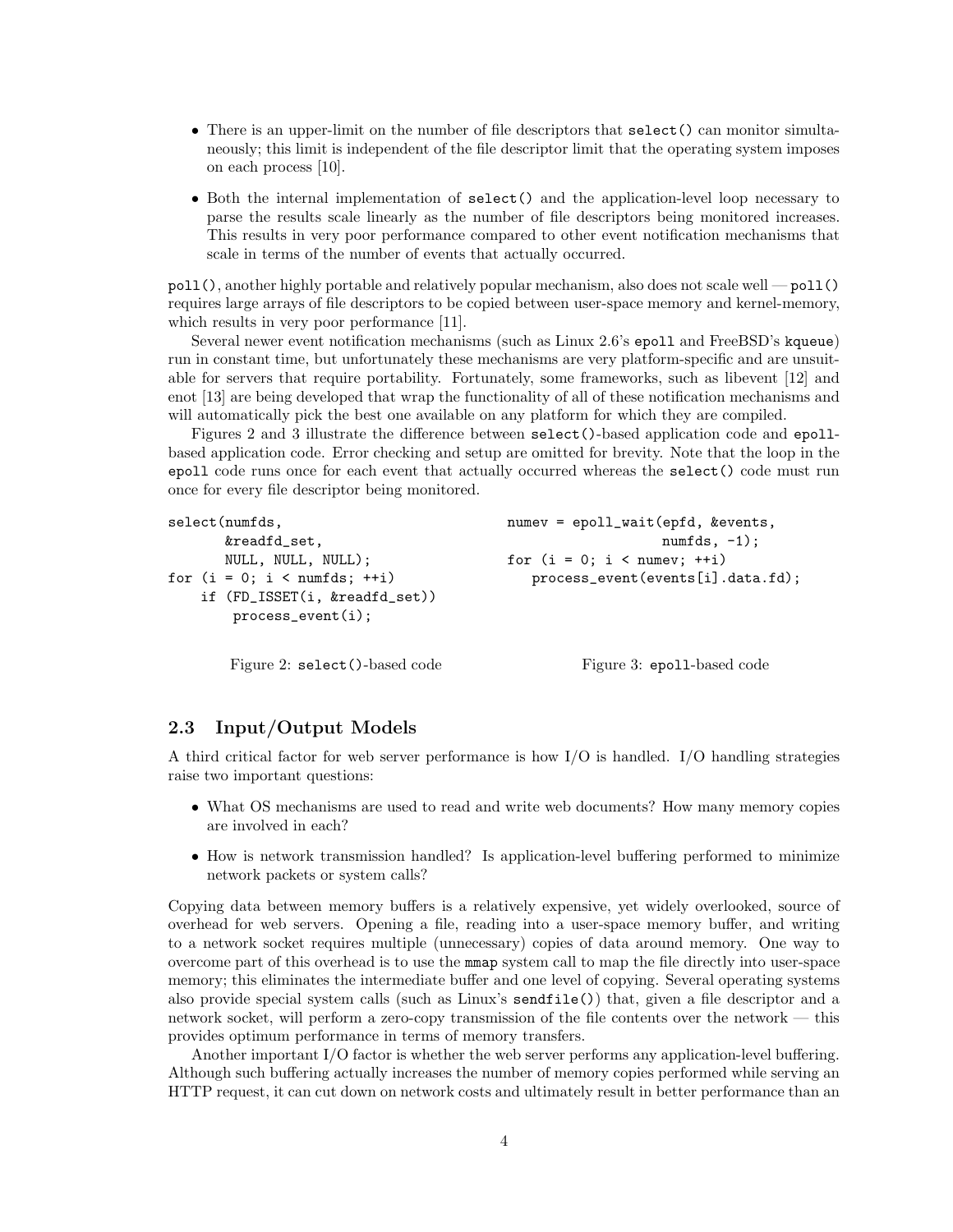I/O strategy based on zero-copy mechanisms. Buffering is useful both for writing to and reading from network sockets. When writing, a buffering output layer can collect several small writes into a single large write, which the OS will then transmit as a single TCP packet. This reduces packetization costs in the kernel as well as general network congestion. Although operating system kernels will generally try to prevent very small packets from being transmitted (via the Nagle algorithm), this method is not as effective as an application-level buffer that understands the semantics of the web server; in fact, the Nagle algorithm has actually been found to damage performance in web servers and other similar applications since it can force unnecessary delays [14]. Buffering is also useful for processing input. Although the operating system will buffer unread socket data, using large read buffers and application-level buffers can avoid extra calls to read(); since system calls are more expensive than regular function calls, this can improve performance if several small reads need to be performed.

# 3 Threading Implementations

Many different thread designs and implementations are possible based on variables such as kernel support, mapping of threads onto processes, and use of machine-specific assembly language vs. portable C. Kernel-space threads, also called light-weight processes, use a preemptive model for context switches in which the application is not aware of thread context switch. One advantage of kernel-space threads is that the operating system is aware of the individual threads so only a single thread will be blocked when synchronous  $I/O$  system calls (such as read() and write()) are made. In contrast, user-space threads have their own scheduler in which the kernel is not aware of context switches. Because user-space threads are not visible to the operating system, any call to a synchronous I/O system call will block all threads of execution in the process; to alleviate this problem, most user-space threading libraries provide replacement functions that provide the semantics of blocking I/O system calls but are implemented using non-blocking I/O routines.

Another feature that distinguishes threading models is the mapping between kernel-space threads and user-space threads. These mappings can be represented as  $M:N$ , where M is the number of user-space threads, and  $N$  is the number of kernel-space threads (or light-weight processes). Solaris, AIX, Tru64 Unix, and IRIX are  $M:N$ ; Pth is  $M:1$ ; and LinuxThreads is 1:1 [15, 9].

### 3.1 GNU Pth (Portable Threads)

Pth is a user-space POSIX/ANSI-C threading library with non-preemptive thread scheduling [15, 9]. Because Pth has no assembler code, it is highly portable but lacks platform-specific fine-tuning available in some other threading libraries. Concurrency is achieved internally by using non-blocking I/O, which is called low concurrency, as opposed to high or true concurrency which requires multiple processors. Pth provides cooperative multithreading (described in Section 2.1.3). In addition to functions like pth yield() and pth wait(), which are used to explicitly yield to other threads, Pth also yields automatically anytime a thread must block on I/O (i.e., when a thread calls a function such as pth read() or pth write()). Such functions generally return control to the Pth scheduler, which will pick the next thread to run based on thread priority and position in the ready queue. As an alternative, a thread may explicitly name the thread that it wants to run next by passing that thread's ID as a parameter to the pth yield() function; this is known as a named yield (a general, unnamed yield is also possible by passing NULL).

When the scheduler takes over the execution control, the select () system call is used to detect if any I/O is ready and then control is passed to one of threads associated with a ready I/O stream. The Pth scheduler also handles signals and intra-application message passing at this point. Because Pth provides a Pthread API, platforms that do not support POSIX threads can use it, taking advantage of the high portability of Pth. The GNU project claims that at version 1.1, Pth was already a more complete implementation of the Pthread API than FreeBSD's native implementation [16]. Because of non-preemptive scheduling, Pth requires that application code be written with thread-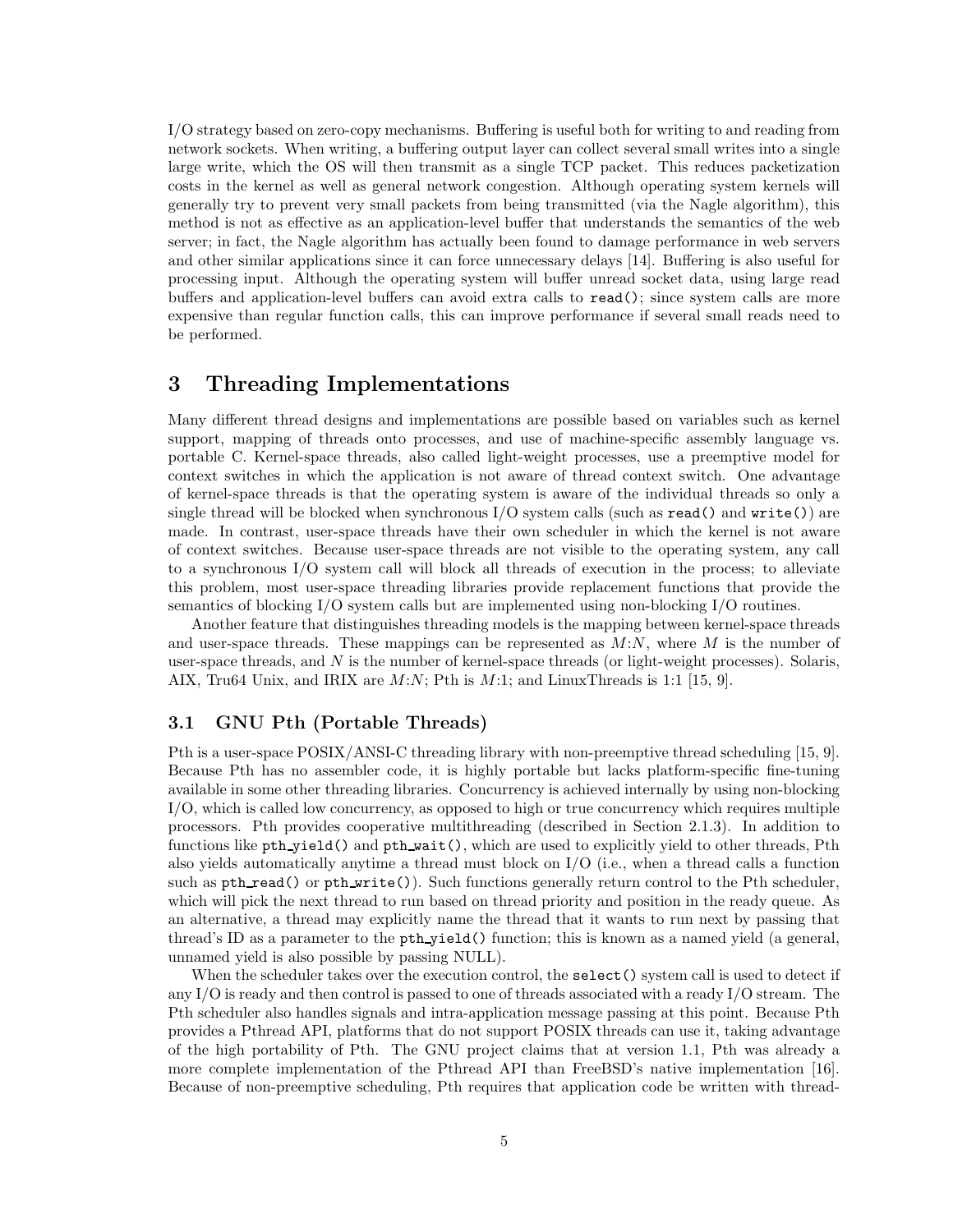safe functions, but does not require reentrant functions, a great benefit when working with 3rd party libraries. A thread context switch is achieved by either a makecontext(3)/switchcontext(3) pair or a sigset  $\text{imp}(3)$ /siglong $\text{imp}(3)$  pair [15]. One shortcoming of the Pth library is that the userspace nature of its threads prevents utilization of multiprocessors; this shortcoming was addressed in the NGPT library (see Section 3.3), which was based on Pth.

Pth can be viewed as a framework for abstracting the details of event-driven applications (Section 2.1.2); the threads provided by Pth are an abstraction of the state machines present in regular event-driven applications. A major advantage of using Pth is that application programmers do not need to write their own scheduling code when developing event-driven applications. This can significantly speed-up development time by eliminating the coding and debugging of a custom scheduler. Furthermore, the source code of an event-driven application written with Pth is expected to be more readable than that of traditional event-based applications, which tend to have scheduling code scattered everywhere.

### 3.2 LinuxThreads

POSIX threads on Linux are implemented using processes. By using processes, LinuxThreads is able to easily implement most of the requirements of the POSIX thread standard. Linux's kernel-level threads are created by the clone() system call, which, like fork(), creates a new process. Processes created with clone() have a unique process ID and are scheduled directly by the kernel, but differ from processes created by fork() in that they share part of their execution context (memory, file descriptors, and signal handlers) with the parent process. LinuxThreads includes user-space wrapper functions (in glibc) around the kernel-level clone() function to provide the POSIX thread interface.

Competing POSIX threads implementations for Linux were replaced by LinuxThreads mainly because of its superior performance; in other words, although process based, LinuxThreads has optimized the use of processes as threads to mitigate the negative aspects of using processes, such as expensive process context switching. Because of its kernel-level implementation, LinuxThreads can take advantage of multiprocessor architectures. Its other strengths include robustness and simple library code. The ability to use blocking system calls enhances the robustness of LinuxThreads; since it is process based, using blocking I/O does not cause other threads of a program to block. The latest versions of LinuxThreads are closely coupled with libc 6 (also known as glibc 2) for better support than previous versions in terms of performance and robustness [17].

### 3.3 Next Generation POSIX Threads (NGPT) and Native POSIX Thread Library (NPTL)

During the development of Linux 2.5, kernel developers began looking for ways of improving thread performance under Linux. Although LinuxThreads worked moderately well for regular system loads, it did not scale well when used with applications that used hundreds or thousands of threads. Furthermore, LinuxThreads had some problems with POSIX compliance, especially in terms of signal handling. Two new threading libraries, Next Generation POSIX Threads (NGPT) [18] and Native POSIX Thread Library (NPTL) [19], arose to address these problems.

NGPT was the first to become available and receive exposure on the Linux kernel mailing list. NGPT, which is based on an  $M:N$  threading model, was a radical change to the kernel's thread support. By switching to an  $M:N$  model, NGPT developers had to split thread scheduling code between kernel code and user-space library code. Pth was used as the base for NGPT and was extended to communicate with the kernel scheduler. Use of a user-space scheduler allows NGPT to create and switch between user space threads without having to make any (relatively expensive) switches between user-space and kernel-space. NGPT achieved its goal of improving Linux thread performance and consistently outperformed the original LinuxThreads implementation of POSIX threads by a factor of two [20].

Shortly after NGPT became available, the first version of NPTL was released. NPTL was primarily the work of two kernel developers who felt that NGPT's departure from the 1:1 threading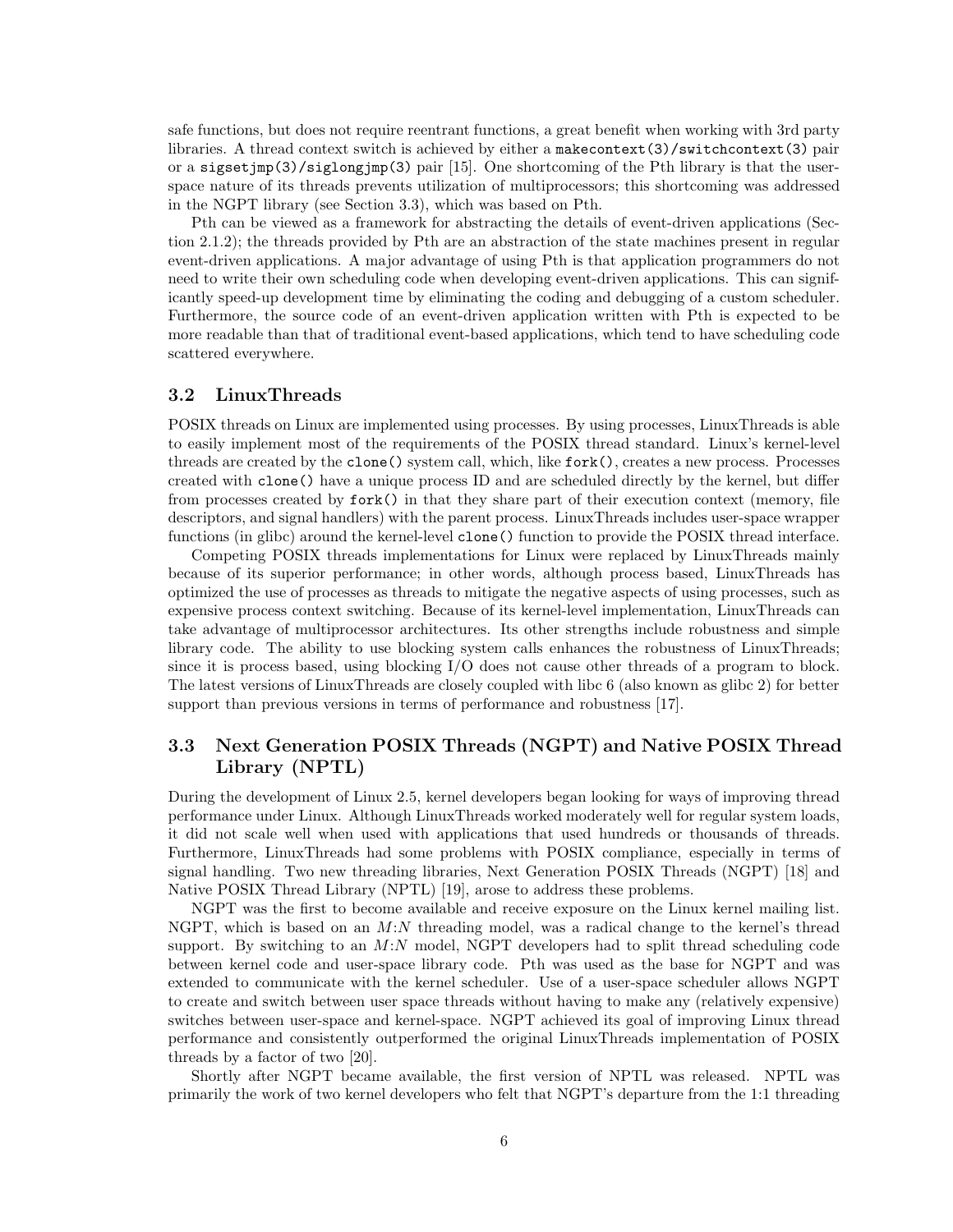model was unnecessary. These developers argued that switching to an  $M:N$  model would require reimplementing many complicated features (e.g., real-time scheduling guarantees) in user-space that had been present in the kernel scheduler for a long time. An  $M:N$  scheduler would be significantly more complicated and very tricky to maintain because changes would have to be made to both halves of the scheduler. Furthermore, many user-space tools such as debuggers and profilers would have to be updated to work properly. The NPTL developers argued that pure user-space context switches are relatively rare; most context switches are induced by the kernel so an  $M:N$  thread model is likely to add more overhead than it alleviates. Recent benchmarks have shown NPTL to perform about four times better than NGPT, or about eight times better than traditional LinuxThreads [20]. NPTL is expected to be the official threading library for Linux when kernel 2.6 is released.

### 4 CoW's Design

CoW is an HTTP server based on a cooperative multithreading (CM) model and implemented using a slightly modified version of Pth [9]. CoW uses a thread-per-request architecture in which each incoming HTTP request is paired up with a handler from a pool of idle threads.

CoW consists of three types of threads: the accept thread, the depot thread, and handler threads. The accept thread, or main thread, is responsible for spawning the depot thread and a pool of handler threads. After this initial setup, it goes into the accept loop where it will pass incoming connections to the depot where they will be routed to a handler thread. The depot thread coordinates between the accept thread and the handlers via message passing. It is responsible for dispatching incoming connections delivered by the accept thread to an available handler thread for processing. Each handler thread processes a single client connection to completion (which may span multiple requests if an HTTP keep-alive connection is used) and then returns to the thread pool. Figure 4 gives a pictorial overview of CoW.



Figure 4: Overview of CoW's internal structure

Inter-thread communication in CoW is accomplished via Pth message ports. Message ports function as FIFO queues of messages and are manipulated with the asynchronous commands pth msgport put() and pth msgport get() to send and receive messages respectively. Pth messages are defined by the structure pth msg t, but additional application-specific information may be added by simply defining a new structure that contains a pth msg t as the first field and has other information following; a pointer to such a structure can be cast to type  $pth_msg_t$  and then sent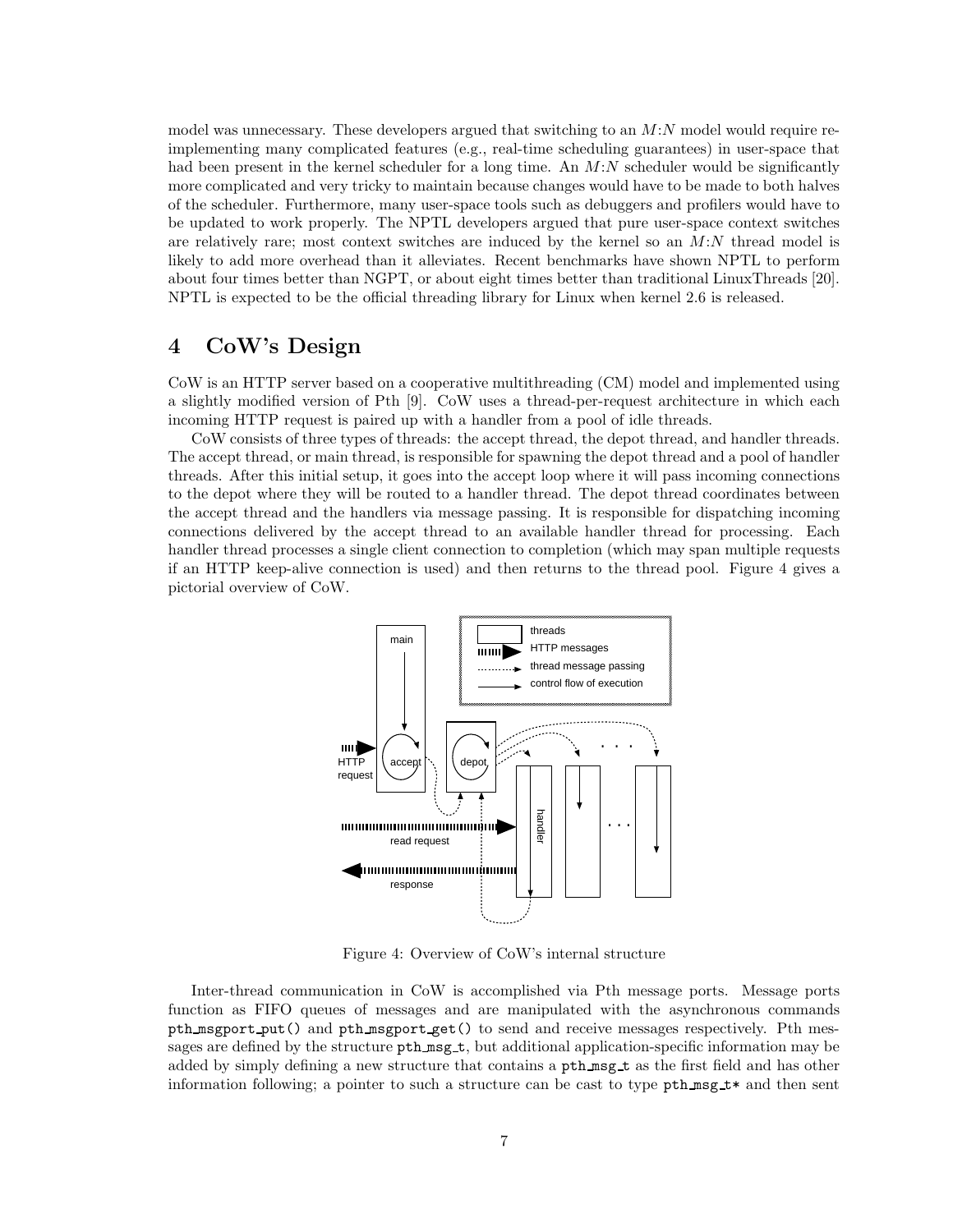using the regular message port commands. CoW uses three different types of messages:

- Messages from the accept thread to the depot thread. These contain a file descriptor associated with an incoming request; after finding an available handler, this message will be copied and dispatched to the handler.
- Messages from the depot thread to a handler thread. These are simply the "accept to depot" messages being forwarded on to the request's handler thread. They provide the handler with the file descriptor to the network connection to be processed.
- Messages from a handler thread to the depot thread. These messages indicate that the handler is finished processing a request and is ready to handle a new one. They contain a reference to the handler's message port, which the depot can use to dispatch new requests to the handler. If the depot thread receives one of these messages when there are no outstanding requests, it will place the message port on a queue (so that it can be assigned to a future request) and then suspend the thread. This is an additional benefit of including a depot thread in our implementation – Pth does not allow handler threads to suspend themselves.

In order to improve performance and avoid dynamic memory allocation, CoW uses a pre-allocated pool of message structures for message passing between threads. When a new connection is established, the accept thread will remove a message structure from the pool and send it to the depot, where it will be dispatched to the first available handler. The message structure is returned to the pool as soon as the handler has extracted the important information (i.e., the file descriptor for the socket connection). If the accept thread detects that the pool is empty, it will repeatedly yield until some message structures are freed up; no new connections will be accepted during this time. While this may cause some clients' connections to be rejected, we do not see this as a problem; the limited (but configurable) number of handler threads already limits the maximum concurrency of the server and not accepting additional connections avoids allocating resources to connections that will probably timeout anyway.

One problem we encountered with using Pth's message ports was that if the message queue is processed in FIFO order, the server could suffer from response timeout or run out of file descriptors under heavy loads. The problem arose from the operating system's limit on the number of file descriptors available to a process (as described in Section 2.1.2). There were two troublesome situations. Suppose the message queue is filled by "new connection" messages from the accept thread, and all handlers are busy except for one handler that just finished its job. In this case the depot will not know the availability of that handler until processing all pending messages. Thus, it is important to give higher priority to the messages from the handler. Also, given the previous situation, further suppose the handler has not yet opened the requested file. If the new network connections waiting to be dispatched use up all of the available file descriptors, already-running handlers will fail to serve the request because open() fails to allocate another descriptor. To overcome this problem, we added a pth\_msgport\_push() function to Pth that prepends a message to the message port (like a stack) rather than append it (like a queue). Since Pth message ports are internally implemented as circular linked lists, both appending and prepending are constant time operations so this change incurs no performance penalty. We used this new function to send "handler done" messages to the depot so that they always appear at the beginning of the message port and are processed first.

Another difficult implementation decision we had to make was whether to continually reuse a pool of pre-spawned threads to handle requests or whether to spawn a new thread for each incoming request. Creating a new stack for a thread is expensive because it uses malloc, which makes the thread pool approach more attractive. The downside of this strategy is that the Pth scheduler performs a linear scan of its internal queues (i.e., walks through the wait queue to find out if any threads are runnable and, if so, moves them to the ready queue), which introduces unnecessary overhead if there are a large number of idle threads on the wait queue. Fortunately, Pth also provides pth suspend(), which moves specified threads to a separate suspend queue. The Pth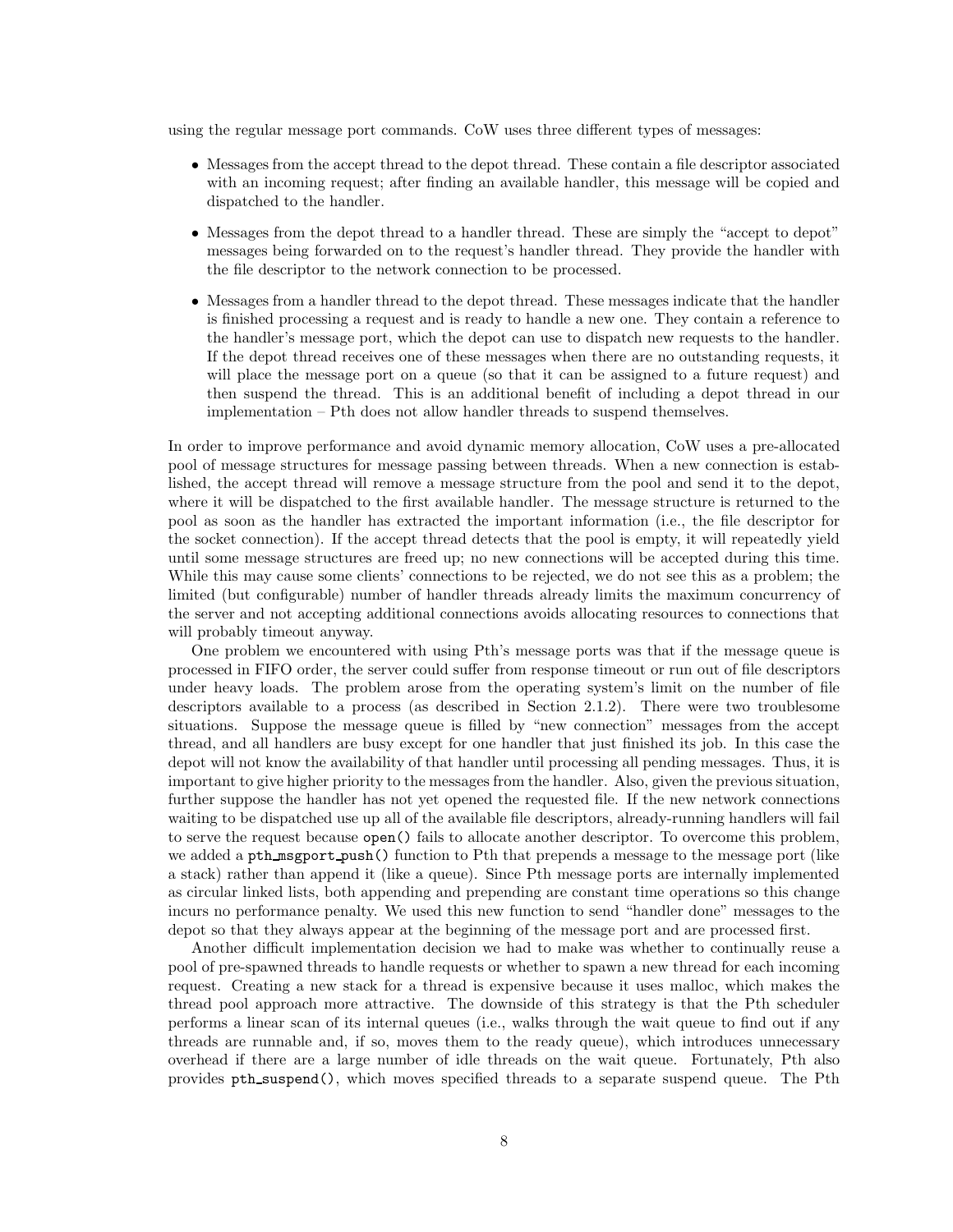scheduler ignores threads on that queue, so suspending unused handlers eliminates the scheduling overhead mentioned above and makes a thread pool the best design model.

Although Pth is built on top of the inefficient select() event notification model, we modified the implementation of Pth to use Linux's new sys epoll notification system as an alternative to select() (see Section 2.2). This modification required two changes to Pth. First,  $I/O$  functions such as pth\_write() and pth\_read() had to be modified to update the global epoll "interesting event set." Second, the Pth scheduler had to be updated to perform an epoll wait() call on the interest set instead of calling select(). We tested a version of CoW running on this modified Pth and found performance (as measured by the number of successful responses) to increase by about 10% when running under a heavy load; performance under light load was unaffected.

When we first implemented CoW, we did not realize the importance of application-level I/O buffering and found CoW to be performing significantly worse than Apache. Our network traces indicated that the first bytes of CoW's response arrived much more quickly than Apache's, but the overall transmission time was far greater for CoW. We replaced CoW's existing I/O code (which used either  $mmap()$  for single copy I/O or, if available, zero-copy sendfile()) with an adapted version of Apache's I/O buffering code. We found that the performance gained at the networking layer more than made up for the additional intra-memory copies resulting from this code replacement.

Due to the user-space nature of its threading, Pth faces the same file descriptor exhaustion problem that single process event-driven servers face (as described in Section 2.1.2). To work around this problem, we added a command line option to CoW, which allows it to fork a small number of identical processes immediately after the main server socket is opened. Because the operating system will dispatch incoming requests to only one of the identical server processes, this strategy allows us to multiply the number of file descriptors available to CoW. Forking one additional, identical process, for example, effectively doubles the number of file descriptors that can be used for serving requests. The only disadvantages of this strategy are the increased memory usage (each process has its own set of threads taking up memory) and that a unified log file cannot be used without inter-process synchronization (although each process can log to a different file). This method of expanding file descriptors can also be used to make CoW scale to multi-processor systems since the kernel-scheduled threads can be scheduled on separate processors, unlike the user-space threads they contain.

### 5 Performance Results

Although we modified the version of Pth used by CoW to support epoll as described in Section 4, kernel-level support for epoll is only present in 2.6 kernel pre-releases or patched 2.4 kernels. We did not have root access on our final benchmark machines to make these kernel modifications, so we used the version of CoW built with a select()-based version of Pth. We set CoW's thread pool size to 1024 for these tests because we found this setting allowed us to scale better at higher connection rates and incurred no penalty at lower rates. Also, three additional processes were forked at startup to prevent file descriptor depletion.

We compared this CoW prototype to four other web servers: Apache 1.3.27 [1], Apache 2.0.47 [1] (using the thread-based "worker" multiprocessing module (MPM)), BOA 0.94.13 [2], and Xitami 24d9 [21]. In order to measure the performance of each server, we used httperf [22], a rate-based benchmark. Rate-based benchmarks more closely model real-world workloads because they make it possible to measure the snowballing effect of request backlog on server performance [23]. Although the numbers presented here represent a single set of test runs, we performed benchmarks on all servers hundreds of times over the course of a few months while we were tuning our own CoW server and the server performance trends remained constant. For our tests, we had all clients request the same file (of size 12500 bytes) repeatedly — this ensured that the file was buffered in the operating system's page cache and that we were measuring actual web server performance rather than hard drive performance.<sup>1</sup> All requests were performed using the  $HTTP/1.1$  protocol and exactly five requests were performed on each persistent connection (so total requests is 5 times

<sup>&</sup>lt;sup>1</sup>We initially tested with a large test set of over 7500 files of varying sizes and found almost all servers to perform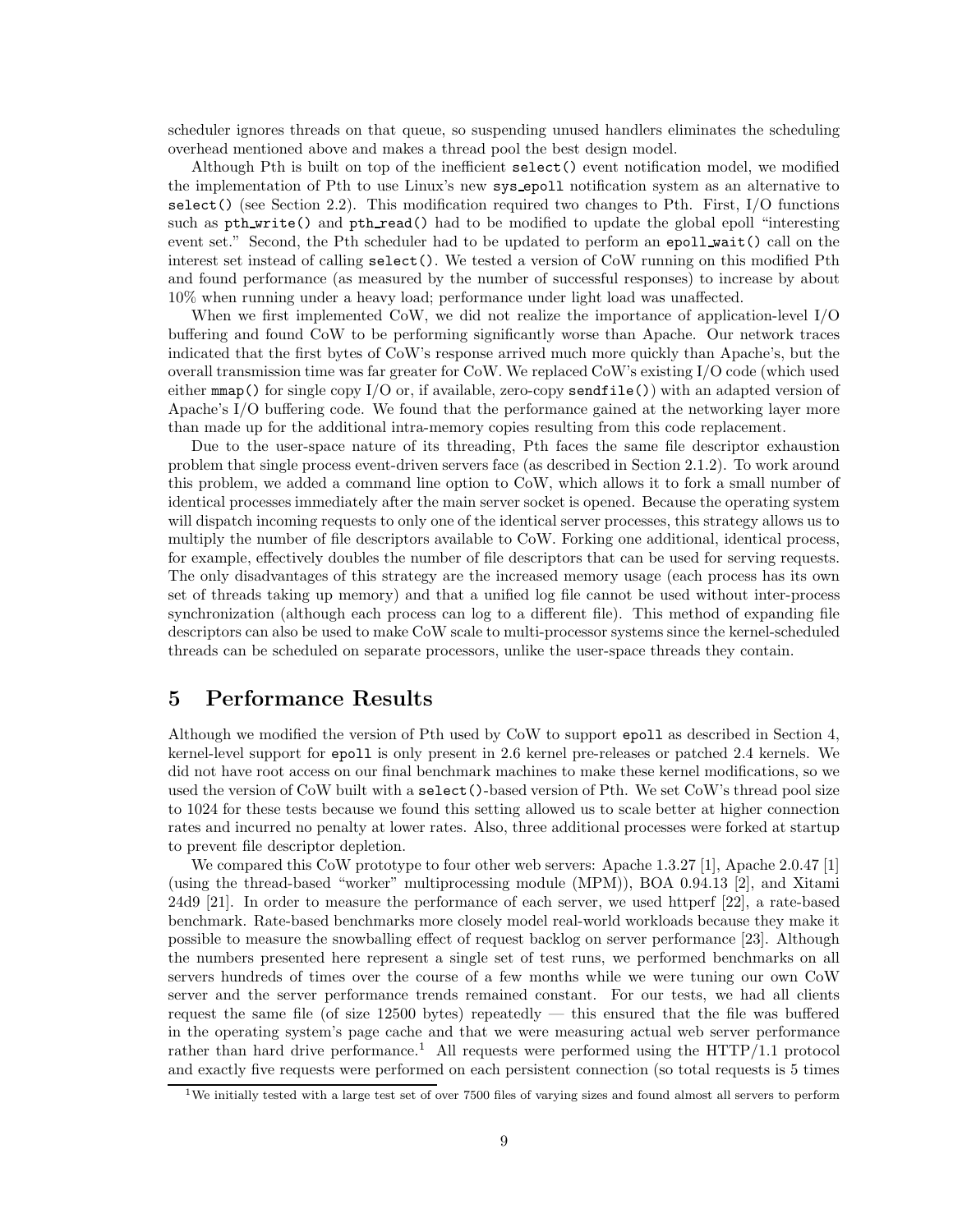| Connections | Number of Successful Replies over 10 minutes |            |          |          |        |        |  |  |
|-------------|----------------------------------------------|------------|----------|----------|--------|--------|--|--|
| per second  | CoW                                          | <b>BOA</b> | Apache 1 | Apache 2 | Xitami | Ideal  |  |  |
| 10          | 29680                                        | 29995      | 29938    | 29965    | 29764  | 30000  |  |  |
| 25          | 74277                                        | 74166      | 74131    | 74595    | 74578  | 75000  |  |  |
| 50          | 124960                                       | 117970     | 83545    | 84973    |        | 150000 |  |  |
| 60          | 125750                                       | 129725     | 84067    | 84405    |        | 180000 |  |  |
| 70          | 133468                                       | 133278     | 81759    | 78375    |        | 210000 |  |  |
| 75          | 126626                                       | 128804     | 82045    | 84420    |        | 225000 |  |  |
| 80          | 138333                                       | 130757     | 81825    | 75181    |        | 240000 |  |  |
| 90          | 148123                                       | 128835     | 81499    | 77330    |        | 270000 |  |  |
| 100         | 140899                                       | 125752     | 81351    | 75842    |        | 300000 |  |  |
| 110         | 139043                                       | 127189     | 82092    | 74100    |        | 330000 |  |  |
| 120         | 137796                                       | 126767     | 77936    | 76442    |        | 360000 |  |  |

Table 1: Successful responses over 10 minutes

Table 2: Web servers' average response times

| Connections | Average Response Times (ms) |      |          |          |        |  |  |  |
|-------------|-----------------------------|------|----------|----------|--------|--|--|--|
| per second  | CoW                         | BOA  | Apache 1 | Apache 2 | Xitami |  |  |  |
| 10          | 164                         | 87   | 99       | 78       | 199    |  |  |  |
| 25          | 230                         | 316  | 357      | 301      | 360    |  |  |  |
| 50          | 230                         | 1849 | 1825     | 1711     |        |  |  |  |
| 60          | 2237                        | 2275 | 1758     | 1700     |        |  |  |  |
| 70          | 2697                        | 2858 | 1773     | 1707     |        |  |  |  |
| 75          | 2774                        | 3127 | 1810     | 1679     |        |  |  |  |
| 80          | 3055                        | 3304 | 1801     | 1719     |        |  |  |  |
| 90          | 3133                        | 3404 | 1740     | 1745     |        |  |  |  |
| 100         | 3568                        | 3544 | 1781     | 1797     |        |  |  |  |
| 110         | 4149                        | 3464 | 1828     | 1810     |        |  |  |  |
| 120         | 4493                        | 3507 | 2018     | 1659     |        |  |  |  |

number of connections). We benchmarked each server for 10 minutes at varying connection rates and measured the number of responses returned. As described in [22], this long benchmark period is necessary for the server to reach its steady state. We only performed our benchmark on static content.

We used 11 identical machines (one server and ten clients) to perform our tests. All machines had Intel Pentium 4 2.0 GHz processors, 512 MB main memory, and an Intel 8255x-based Ethernet adaptor. Linux kernel 2.4.20 i686 (as distributed by Redhat<sup>2</sup>) was used on all machines and the e100 kernel module was used as a network driver. Benchmark files were served from a local IDE hard drive with DMA enabled. Logging facilities and all dynamic content options were disabled for all servers. Tables 1 and 2 show the performance results of the various web servers. Figures 5 and 6 present graphs of this data. Response time is measured as the amount of time between transmission of a request to the server and when the final byte of the response finally arrives at the client.

We originally planned to include results for the Lancer HTTP server [3], a multi-threaded

identically — the I/O overhead of the slow IDE drives in our test system significantly outweighed any performance gains of the individual servers.

<sup>2</sup>The kernel shipped with Redhat 9 includes backports of several 2.6 kernel features (such as NPTL support) that are not present in the stock 2.4.20 Linux kernel. However, informal tests performed on a Debian Linux machine running a stock 2.4.20 kernel indicated that these Redhat-specific features did not significantly influence the relative performance results.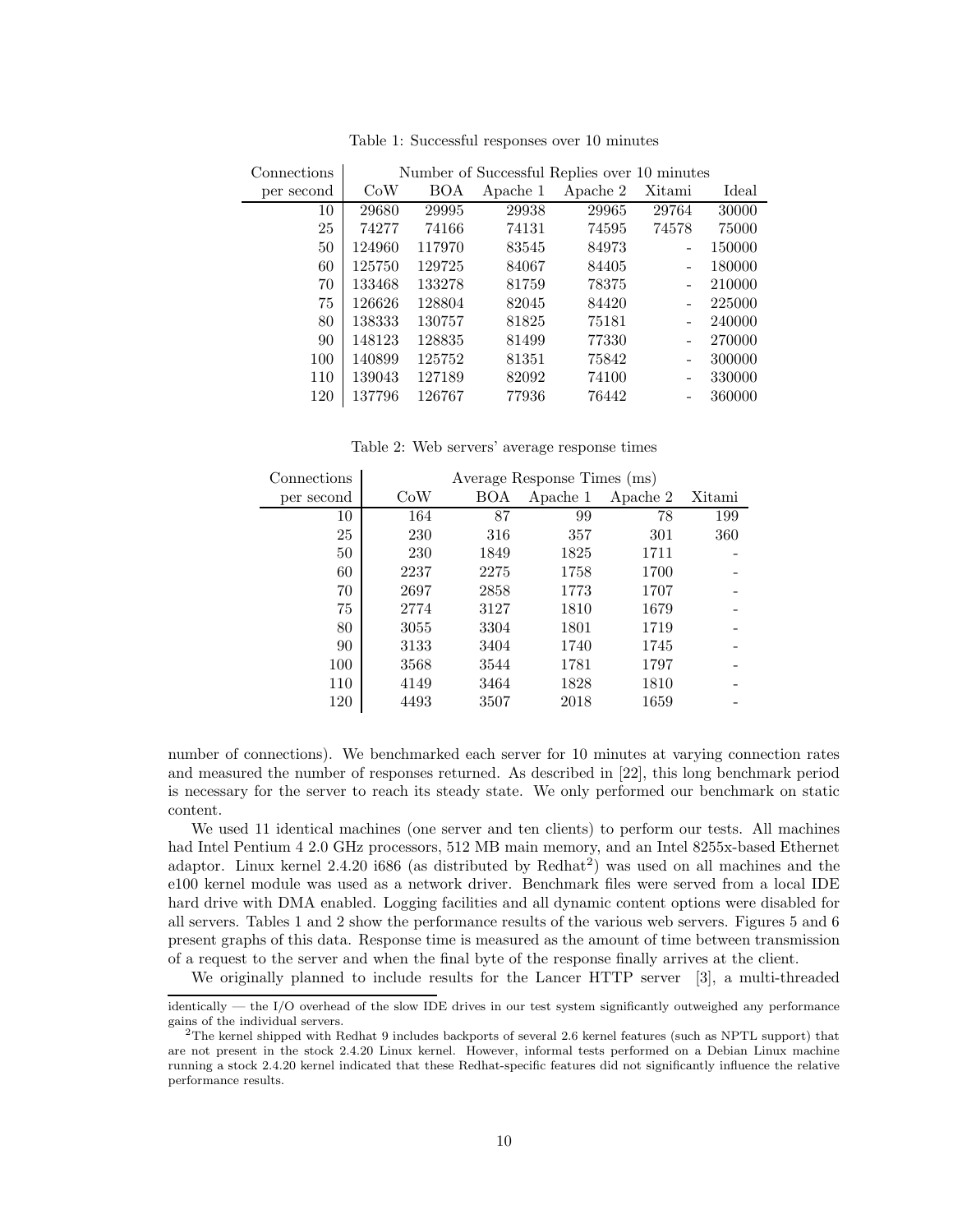

Figure 5: Successful responses over 10 minutes

webserver based on Pthreads. Our hope was that including Lancer would help illustrate just how much performance Apache 2.x (also based on Pthreads) sacrifices in exchange for its highly extensible framework. Unfortunately, Lancer does not currently support HTTP/1.1 keep-alive connections; although Lancer seemed to perform decently when faced with several isolated web requests, it was unable to scale with the other servers that implemented the keep-alive mechanism so we decided to drop it from our results.

We also planned to include benchmark results for the Haboob webserver based on the SEDA framework. Unfortunately Haboob did not perform as well as we expected based on Reference [6], which showed that Haboob outperformed the other popular web servers. We found the latest version of Haboob to be somewhat buggy and no longer under development. Even after fixing some bugs to prevent Haboob from crashing with our benchmark, the performance was still disappointingly low and we decided to drop the results from this paper.

### 6 Discussion

As the results in Section 5 show, CoW and Boa were the leading performers in terms of number of responses returned among the servers we tested; both version of Apache were noticeably worse. We were surprised to discover that Xitami, a multi-threaded server that uses a custom cooperative multithreading library called SMT [24], would display errors about unsafe memory assertions failing and would dump core when faced with higher connection rates. This is unfortunate because Xitami performed well at low connection rates and it would have been interesting to compare competing user-space threading implementations such as Pth and SMT.

CoW and Boa met our expectations and delivered the best performance of the servers tested. We believe that the excellent performance can be attributed mainly to the light-weight, single process concurrency models they employ since all servers tested utilized at least simple application-level buffering. Furthermore, event-notification mechanisms are not an issue for process-based servers or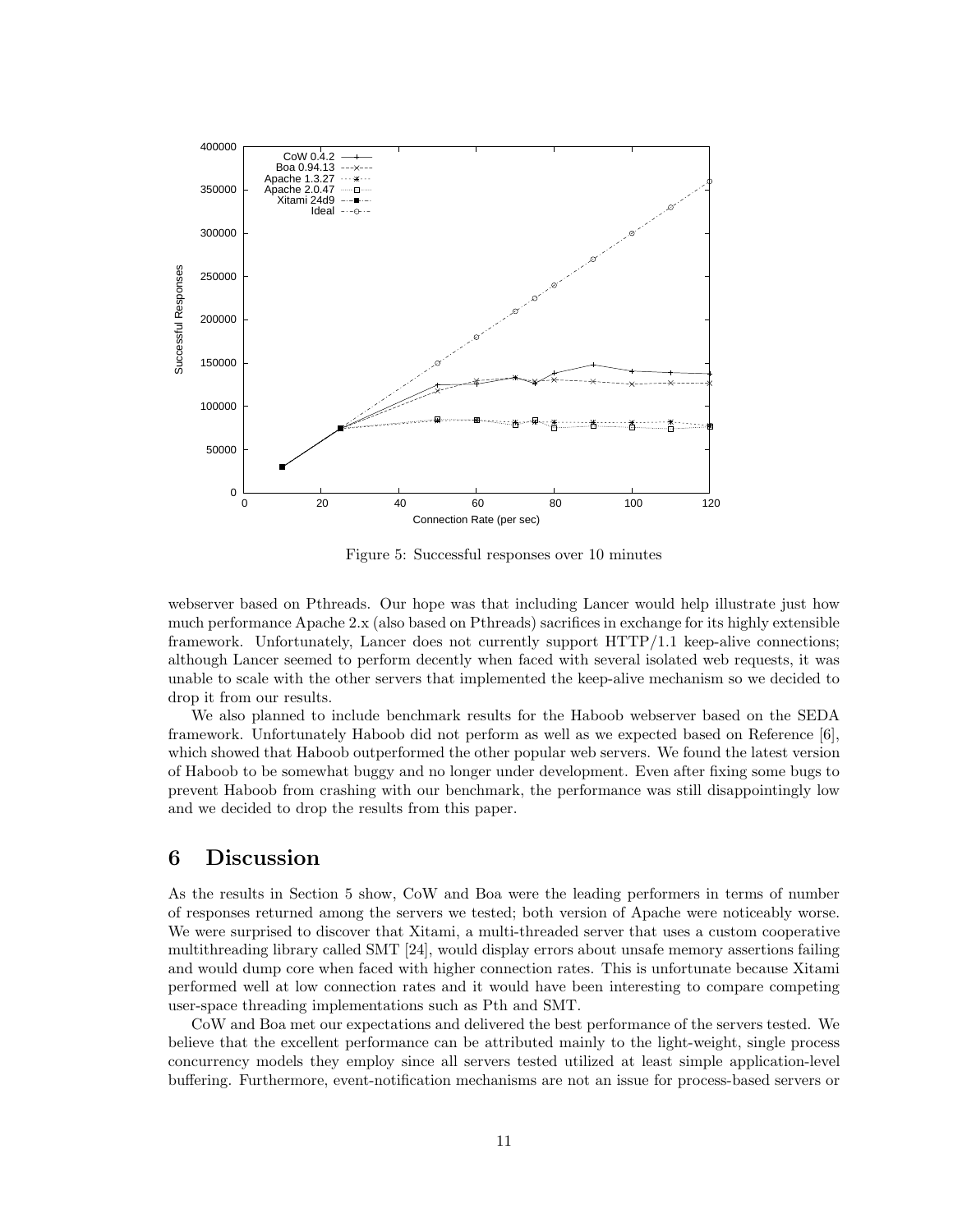

Figure 6: Web servers' average response time

kernel thread-based servers since the kernel's concurrency handling is already directly integrated with event notification. We have already observed that CoW can provide even better performance when running on top of an epoll-based version of Pth, and it is likely that similar performance improvements could be achieved by adding epoll support to Boa. Although CoW and Boa manage to return more responses than the Apache servers, Figure 6 shows that their average response time is significantly higher under heavy loads. The graph shows that Apache's response time levels off relatively quickly while CoW and Boa's average response times continue to grow as the server load increases. We believe that this behavior is caused by the use of select() by these servers. The quicker requests are sent to the server, the more file descriptors will be open at any given time; increasing the number of monitored file descriptors increases the overhead of the select() call and thereby increases the average response time. Boa's response time graph does level off at the very highest connection rates, but we suspect that this is the point where Boa has exhausted all of its available file descriptors and the overhead of select() cannot grow any further; since CoW uses the forking technique described in Section 4 to multiply the number of available file descriptors, it is able to maintain more open file descriptors and its response time continues to deteriorate. Since Apache only monitors a single network file descriptor per process, it does not need to use select() and does not face this penalty at higher connection rates.

Although the threading abstraction provided by Pth should make CoW slightly heavier weight than Boa, CoW manages to outperform Boa at higher request rates. We believe this is because CoW uses a relatively complicated buffering library (adapted from Apache 1.x) that works very hard to provide effective buffering with minimal memory copies; Boa's buffering code is much simpler and not as heavily optimized. For example, Apache's I/O buffering code can use functions such as writev to combine chunks of data from multiple memory locations in order to avoid unnecessary memory copying.

One important point in Boa's favor is that it uses even less resources than CoW while providing almost comparable performance. This is largely due to the fact that CoW spawns a pool of threads at startup and places them on the suspend queue; although the presence of suspended threads does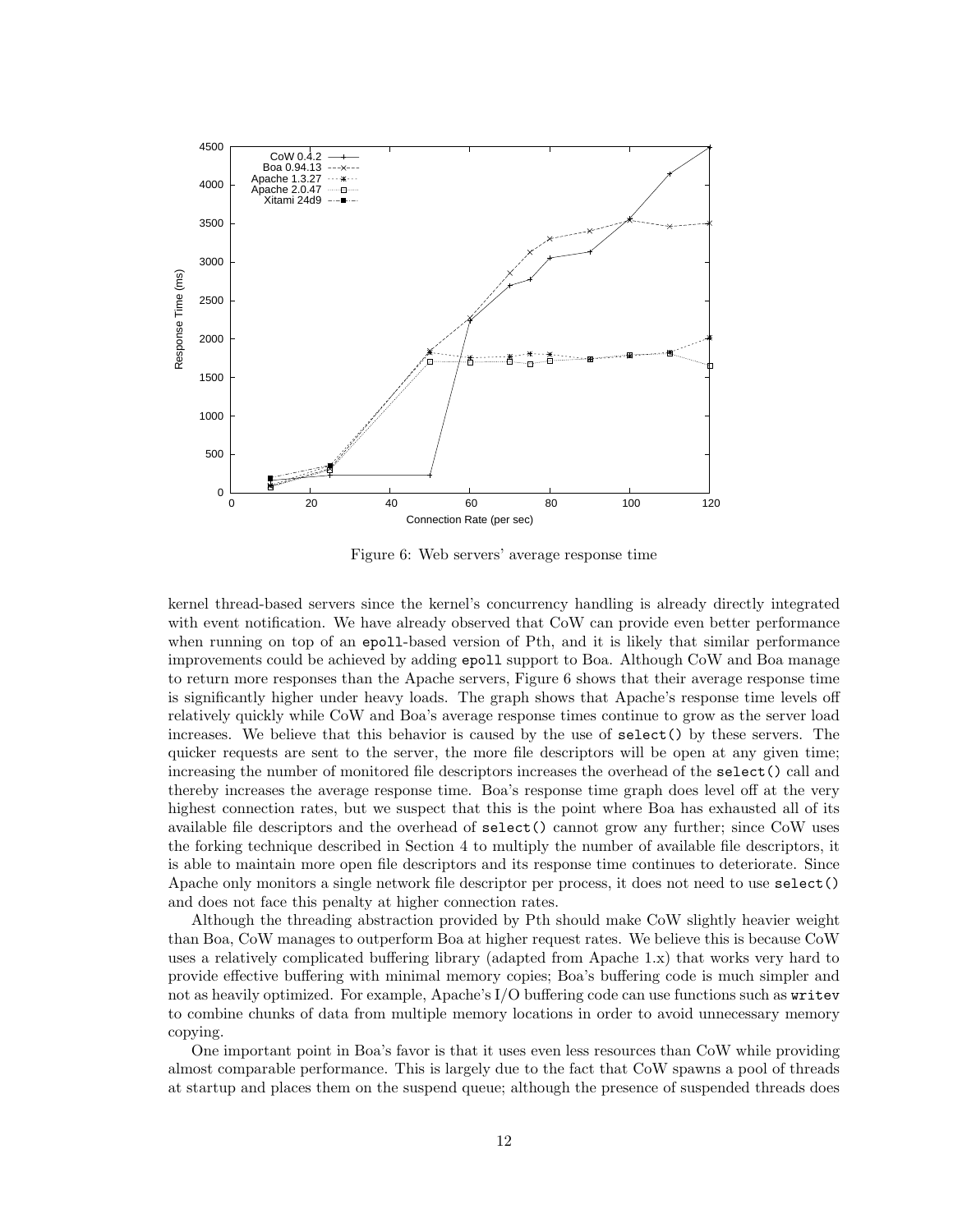not affect the scheduling algorithm at all, each thread still requires a fixed amount of memory to store its state. If memory is limited, CoW could easily be modified to spawn new threads only when requests arrive; however, spawning threads requires relatively slow malloc() calls which would add to the response latency.

One disadvantage of using a cooperative multithreading model for CoW is that serving dynamic content becomes more complicated. Servers like Apache are able to integrate interpreters for scripting languages directly into the web server as modules. This is easy because the preemptive multitasking nature of these servers allows web serving to continue even if a script being used to process one request gets into a runaway loop. However, in a CM model, such a script would never yield control of the processor back to the other threads of the server and all web serving would halt. To overcome this problem, it is necessary to execute each script handler in a separate kernel-level process or thread in order to separate normal web server execution from potentially unsafe user scripts. This type of model has been used for many years in other web servers to implement CGI scripts, but is generally avoided now because it introduces several extra sources of latency (forking, inter-process communication, etc.) that are not present when the dynamic content generator is incorporated directly into the main web server process.

Apache's primary goal has never been performance, but rather robustness. Apache also strives for security, flexibility, and extensibility which makes it ideal for large, resource-rich servers that need to use add-on modules. Because Apache 2 supports the pthread API (with the "worker" MPM), we tested it with both the LinuxThreads [17] and Pth [9] implementations of the API. Both versions compiled and ran without problem (although the Apache build system had to be modified slightly to build with Pth instead of LinuxThreads), but the performance of the two versions was nearly identical. This implies that the latency of Apache's general framework overshadows the effects of kernel-based versus userspace-based thread scheduling.

# 7 Conclusion

We have exposed the key design decisions that influence web server performance, namely concurrency models, event-notification models, and I/O strategies. We have also shown that cooperatively multithreaded servers can provide comparable or better performance than purely event-driven servers, which are generally regarded as the optimal web server model. The use of cooperative multithreading is advantageous because not only does it provide high performance, it also results in more readable and maintainable code. This is largely due to the fact that handler thread logic can be written as an individual unit. Synchronization mechanisms such as semaphores are unnecessary in cooperatively threaded code and it is easier to separate application logic from I/O details.

Another advantage of cooperative multi-threading for web server design is that scheduling code is provided by the thread API and does not need to be developed from scratch. Event-driven servers must develop their own scheduling mechanisms, which is both a time-consuming and error-prone process. In general, cooperative multi-threading provides the ease of development of multi-process code with performance comparable to that of event-driven servers.

A copy of our CoW web server for Unix-like systems can be downloaded from http://www.cs. ucdavis.edu/~roper/cow. We are also developing an embedded version of CoW for Z-World's [25] 8 bit Rabbit devices. Rabbits are often used as controllers for mechanical systems (e.g., manufacturing plants), so embedded web servers of interest as a means of monitoring and controlling such systems. An overview of our embedded CoW server can be found in [26].

# Acknowledgments

We thank Aaron W. Keen, Justin T. Maris, Eric Wohlstadter, Fritz J. Barnes, Gene Fodor, and Pedram Abolghasem for providing us with helpful suggestions.